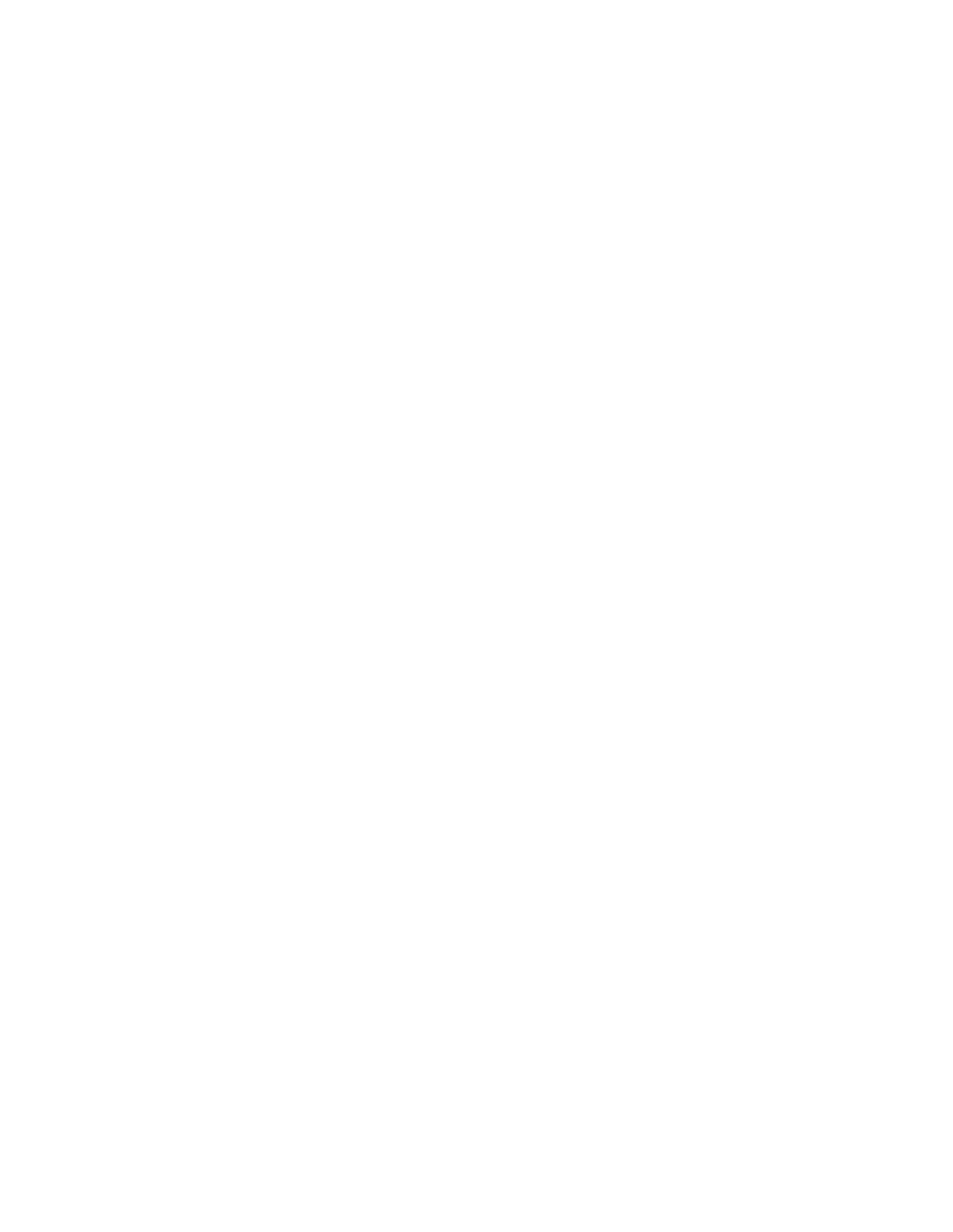**Headquarters Oregon National Guard Oregon Military Department Community Community Community Community Community Community Community Community Community Community Community Community Community Community Community Community Community Community Community Comm Salem, OR** Pamphlet 572 **1 June 2004** 

### **Human Resources**

# **Oregon National Guard Technician Permanent Change Of Station Handbook**

By Order of the Governor:

RAYMOND C. BYRNE JR. Brigadier General The Adjutant C



BRUCE A. MA COL, ORANG Chief of Joint Staff

**History.** This guide establishes Permanent Change of Station Guidance, and incorporates procedural information from

IRS Publications 521, and 523, as well as Federal Travel Regulation 41 CFR (Chapters 301, 302).

**Summary.** This publication provides guidance for Permanent Change of Station moves for technician members of the Oregon National Guard.

**Applicability.** This guide applies to the Oregon National Guard Federal Technicians.

**Proponent and exception authority.** The proponent for this guide is the Director of Human Resources. The HR has the authority to approve exceptions to this guide that are

consistent with controlling law and regulation. The HRO may delegate this approval authority in writing, to a section chief within the proponent.

#### **Suggested Improvements.**

Users are invited to send comments and suggested improvements to: Oregon Military Department, ATTN: JFHQ-OR J1-HR, PO Box 14350, 1776 Militia Way, Salem, OR 97309-5047.

**Distribution.** This guide is available in print media, through the Human Resources Office at (503) 584-3975.

### **Contents**

#### **Section 1 - General**

Introduction 1-1, *page 3* References 1-2, *page 3*  Explanation of abbreviations and terms 1-3, *page 3* Responsibilities 1-4, *page 3*

#### **Section 2 – PCS Allowances**

Eligibility and Allowances 2-1, *page* 4 House Hunting Trip 2-2, *page* 5 Transportation of Employees and Dependents 2-3, *page* 6 Per Diem 2-4, *page* 6 Transportation of Household Goods 2-5, *page* 7 Transportation of Mobile Home 2-6, *page* 8 Temporary Storage of Household Goods 2-7, *page* 9 Temporary Quarters Subsistence Expenses (TQSE) 2-8, *page* 9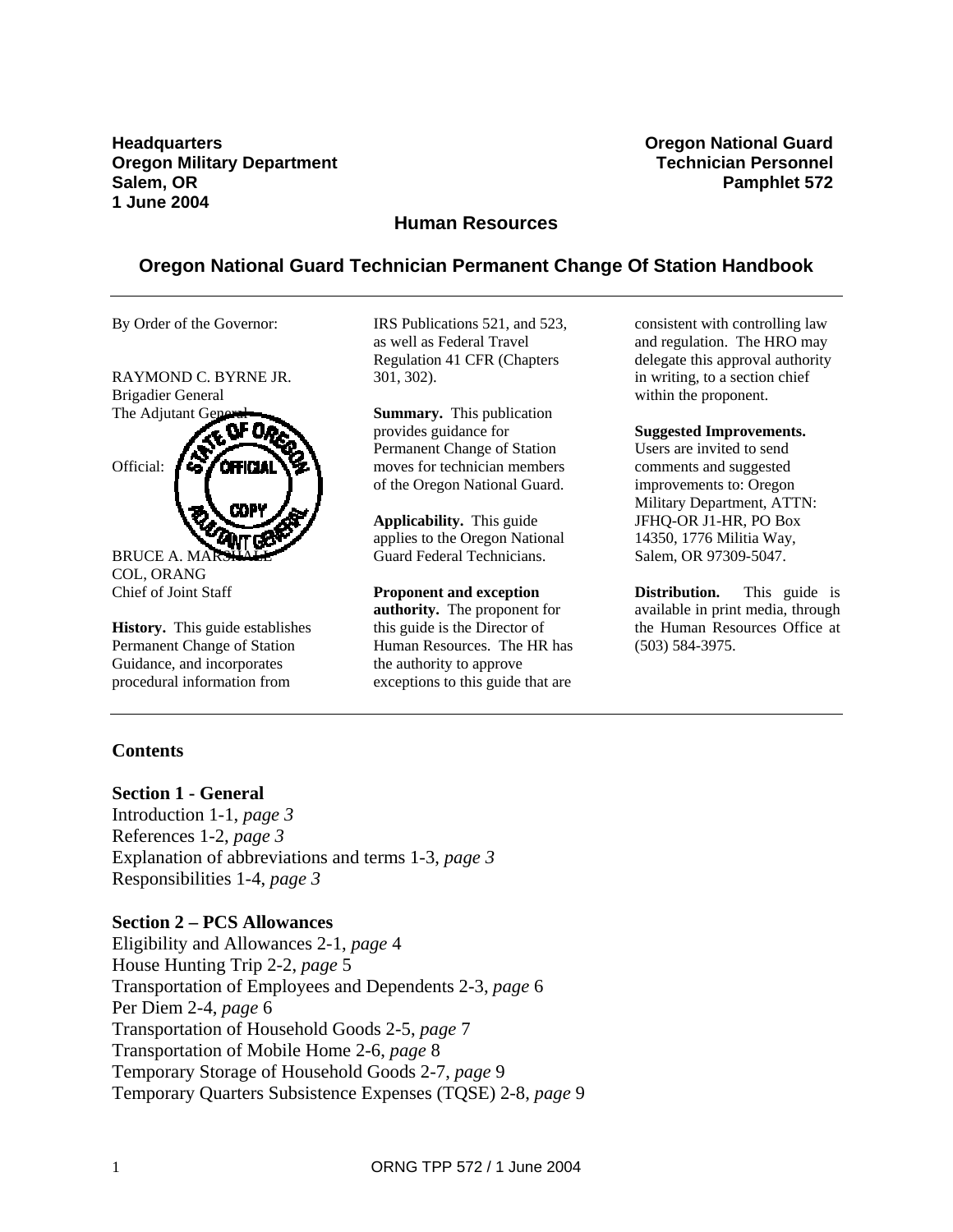# **Contents-Continued**

Miscellaneous Expense 2-9, *page* 10 Real Estate and Lease Transaction Expense 2-10, *page* 10 Advance Payment and Reimbursements 2-11, page 12

# **Section 3 – Relocation Income Tax Allowance (RITA) and Withholding Tax Allowance (WTA)**

General 3-1, *page* 13 RITA Details 3-2, *page* 13 WTA Details 3-3, *page* 14 Determining if WTA Should Be Waived 3-4, *page* 14 Request to Waive the WTA and/or Claim the RITA 3-5, *page* 15

### **Section 4 - Closing Statement**

Closing Statement, *page* 15

### **Table List**

Table 2-1 Eligibility and Allowances Chart, *page 5*  Table 2-2 Per Diem Allowance Chart, *page 7* Table 2-3 Maximum TQSE Lodging and Per Diem Daily Allowance Limitations, *page 9*  Table 2-4 Reimbursable Expenses for the Sale/Purchase of a Residence**,** *page 11*  Table 3-1, Federal Withholding Tax Table, 1 July 2003, *page 14*

### **Figure List**

Figure 3-1, WTA Example, *page 14*

**Appendix A** - References, *page* 16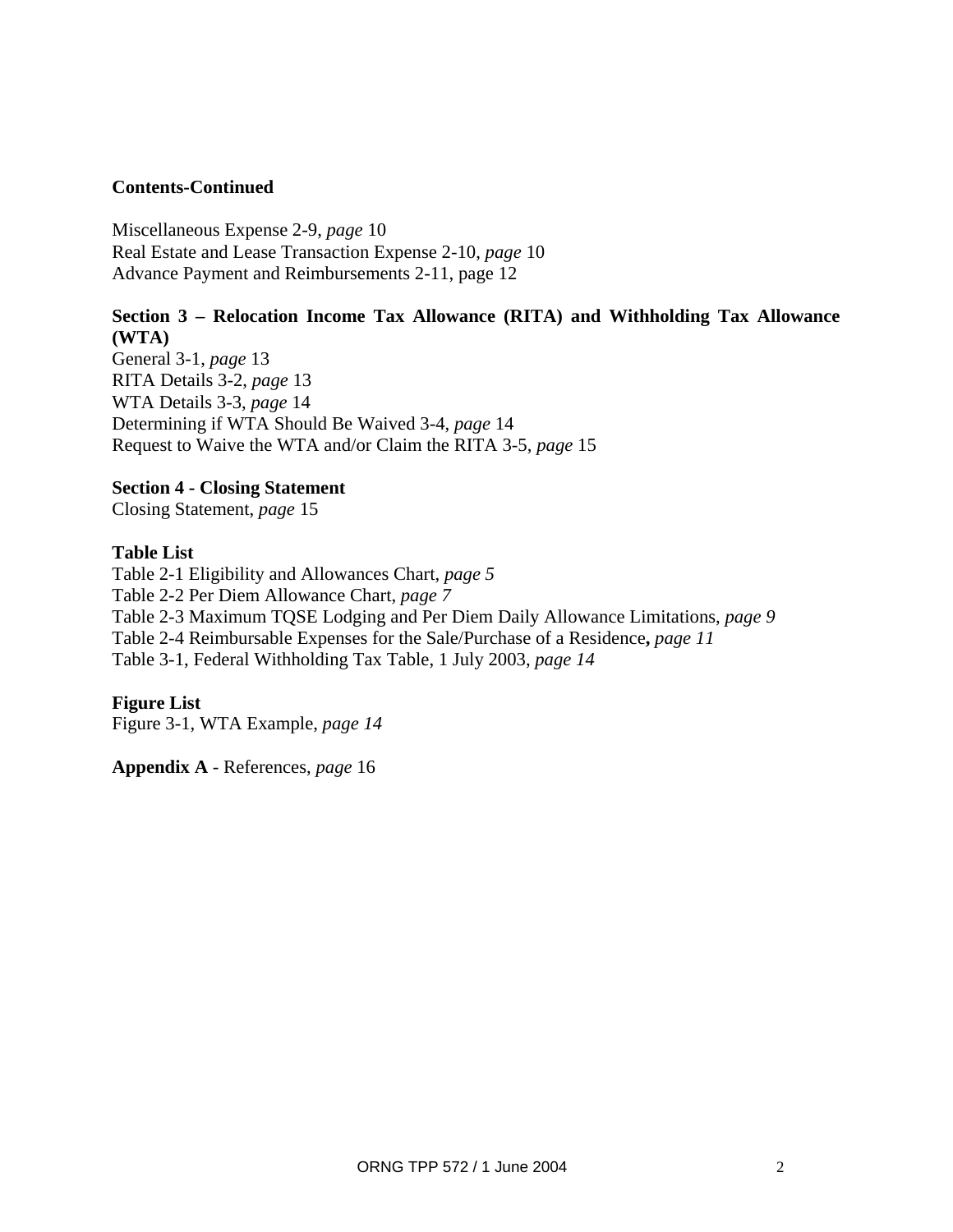### **Section 1 Introduction**

#### **1-1. Purpose**

If you are a Federal Technician of the Oregon National Guard, a transfer from another agency or a newly hired technician entering the Federal government service for the first time and you are authorized a Permanent Change of Station (PCS) move, this guide is for you. We, at the Oregon National Guard Human Resources Office (HRO) have developed this guide in an effort to answer questions you may have and to help make your move a pleasant experience. Every move is a little different and before you even receive your PCS orders, you will be working with a PCS expert in the HRO who will guide you through the unique aspects of your move.

*a.* First, a disclaimer is necessary. This guide does not grant any rights to you nor does it place any obligation on the United States Government or the Oregon National Guard. These rights and obligations are found only in the appropriate Federal statutes and regulations. DOD regulatory guidance may be found in the Joint Travel Regulations, Volume 2, which governs travel and transportation allowance for Department of Defense civilian employees. Statutes and regulations are subject to change without notice so the HRO regularly updates this guide, but cannot guarantee its accuracy except on the day it is published.

*b.* Please read those portions of the guide that apply to your PCS and note any questions you might have. It is much better to clear up uncertainties by asking questions early in the PCS process than to risk the chance of not receiving reimbursement because of misinterpretations or lack of awareness of regulations.

### **1-2. References**

*a.* In addition to the publications listed in Appendix A, References, if you have any questions about your authorized PCS or information contained in this guide, contact the Oregon National Guard Director of Human Resources, PCS representative at (503) 584-3975, DSN: 355-3975 or email HRO.WD@orport.ang.af.mil .

*b.* To address the Federal income tax consequences of your move, we suggest you obtain the Internal Revenue Service's (IRS) Publication 521, "Tax Information on Moving Expenses," and Publication 523, "Tax Information on Selling Your Home." These are free from any local IRS Office.

#### **1-3. Explanation of abbreviations and terms**

Abbreviations and special terms used in the regulation are referenced in the glossary

#### **1-4. Responsibilities**

*a.* It is the responsibility of management to accurately assess the needs and requirements of the agency and appropriately recommend authorization for technician a PCS moves.

*b*. When the move has been authorized, the appropriate Army or Air Technician HRO PCS move specialist will contact you and provide you with all the guidance and necessary guides and forms to have a successful move

*c.* It is the responsibility of technicians that have been authorized a PCS move to become familiar with the process, procedures and paperwork to have a successful PCS move.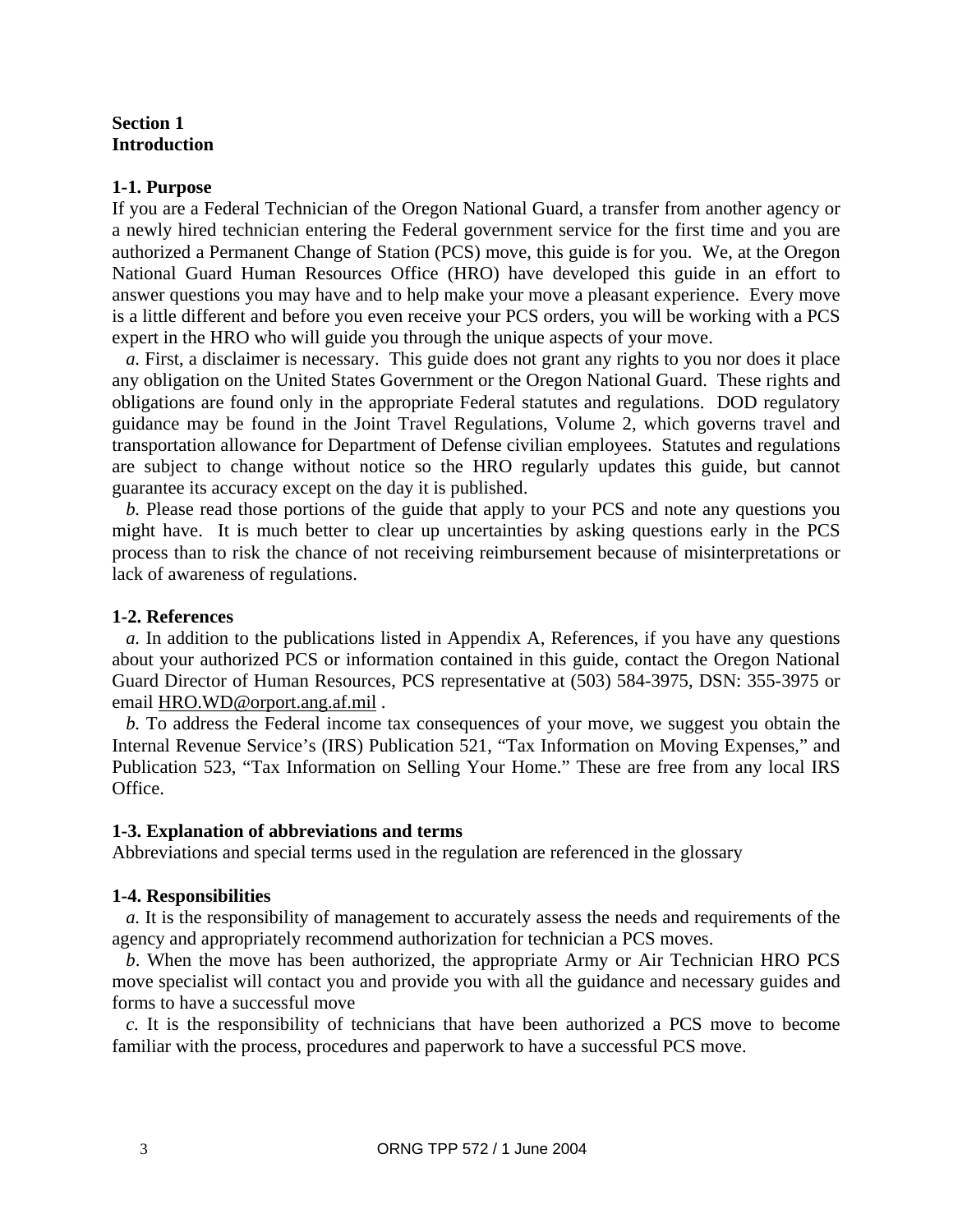**Section 2 PCS Allowances** 

### **2-1. Eligibility and Allowances**

a. Your HR representative will contact you when you have been authorized to make a PCS move and he or she will send you a DD Form 1618, Department of Defense (DOD) Transportation Agreement Transfer of Civilian Employees to and within Continental United States (CONUS), agreement to sign, an AGO-OR Form 572, Permanent Change of Station (PCS) Travel Questionnaire for Current ORNG Technicians, an AGO-OR Form 572-2 AGO-OR Form 572-2 Technician PCS Planning and Withholding Tax Allowance (WTA) Waiver, and an AGO-OR Form 572-3 Relocation Tax Allowance RITA Claim Form to complete. To be eligible for reimbursement you must sign the transportation agreement and agree to remain employed by the Federal government for 12 months following the date of the transfer unless separated for reasons beyond your control. Your PCS orders will be published by the HRO and will reflect your eligibility for the move and identifies authorized benefits and allowances.

*b.* As a current or prospective Federal Technician, and unless otherwise noted in position vacancy announcement, and if it is in the best interest of the government, you will be granted certain moving expense allowances. You may also be authorized additional discretionary allowances that the Director of Human Resources can approve. These allowances are summarized in Table 2-1 and listed below.

 *a.* For first time appointees:

- (1) The following allowances will be authorized:
	- Transportation for appointee and family
	- Travel, including per diem, for appointee only
	- Mileage if Privately Owned Conveyance (POC) is used
	- Household goods transportation NTE 18,000 lbs and temporary storage
	- Shipment of mobile home in lieu of transportation and temporary storage of household goods
- (2) There are no discretionary allowances
- (3) The following allowances are specifically excluded
	- Residence sale and purchase transactions
	- Temporary quarters and subsistence expenses
	- House hunting
	- Relocation services contracts
	- Relocation income tax allowances
	- Per diem for family
	- Miscellaneous expense allowance
	- Lease breaking
	- Non-temporary storage of household goods
- *b.* For current Technicians or Federal employees moving from other agencies

(1) The following allowances will be authorized:

- Transportation for employee and immediate family
- Per diem for employee and immediate family while in transit to new duty location
- Miscellaneous expense allowance
- Residence transaction (relocation services contracts are discretionary)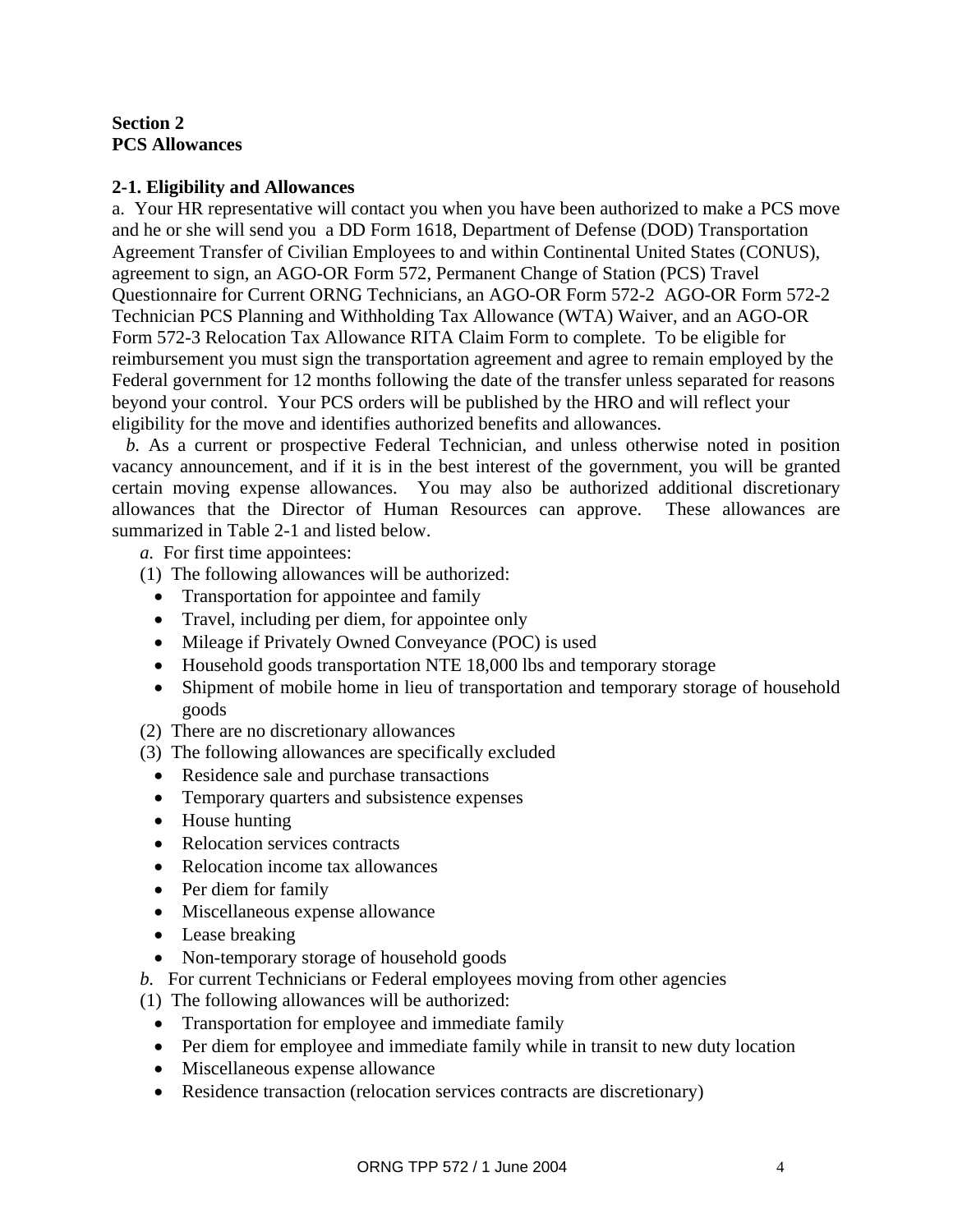- Household goods transportation (18,000 lbs net) and temporary storage
- Mobile home shipment in lieu of transportation and temp storage of household goods
- Relocation income tax allowance
- (2) The following allowances are discretionary
	- House hunting trip
	- Temporary quarters subsistence allowance
	- Relocation Services Contract

# **Table 2-1 Eligibility and Allowances Chart**

| <b>ELIGIBILITY</b>                                                       | <b>Current ORNG</b><br><b>Tech or other</b><br>Federal<br><b>Employee</b> | <b>And Family</b> | First<br><b>Appointment</b><br>to Federal<br><b>Service</b> | <b>And Family</b> |
|--------------------------------------------------------------------------|---------------------------------------------------------------------------|-------------------|-------------------------------------------------------------|-------------------|
| <b>Transportation to new duty</b><br>location                            | Yes                                                                       | Yes               | Yes                                                         | Yes               |
| Per Diem while in transit                                                | Yes                                                                       | Yes               | Yes                                                         | No                |
| **House hunting trip                                                     | Yes                                                                       | Yes               | N <sub>o</sub>                                              | N <sub>0</sub>    |
| <b>**Temporary Quarters and</b><br><b>Subsistence Expenses</b><br>(TQSE) | Yes                                                                       | <b>Yes</b>        | No                                                          | No                |
| <b>Household Goods Storage</b>                                           | Yes                                                                       | Yes               | Yes                                                         | Yes               |
| <b>Household Goods Shipment</b>                                          | Yes                                                                       | Yes               | <b>Yes</b>                                                  | Yes               |
| Mobile Home in Lieu of<br><b>Household Goods Shipment</b>                | Yes                                                                       | Yes               | Yes                                                         | No                |
| <b>Miscellaneous Expense</b>                                             | Yes                                                                       | Yes               | No                                                          | N <sub>0</sub>    |
| <b>Real Estate Transaction</b>                                           | Yes                                                                       | Yes               | N <sub>0</sub>                                              | N <sub>o</sub>    |
| <b>**Relocation Services</b><br>Contract                                 | Yes                                                                       | Yes               | No                                                          | No                |
| <b>Relocation Income Tax</b><br><b>Allowance (RITA)</b>                  | Yes                                                                       | Yes               | N <sub>o</sub>                                              | N <sub>0</sub>    |

\*\* Discretionary allowances on the part of the Agency.

# **2-2. House Hunting**

A house hunting trip may be authorized by the agency but only for one purpose, to seek a new residence. You and your spouse (not children) may be authorized one round trip at Government expense, between the old and new duty station, to seek permanent quarters. This trip must be accomplished prior to reporting at your new duty station. If you (the employee) report for duty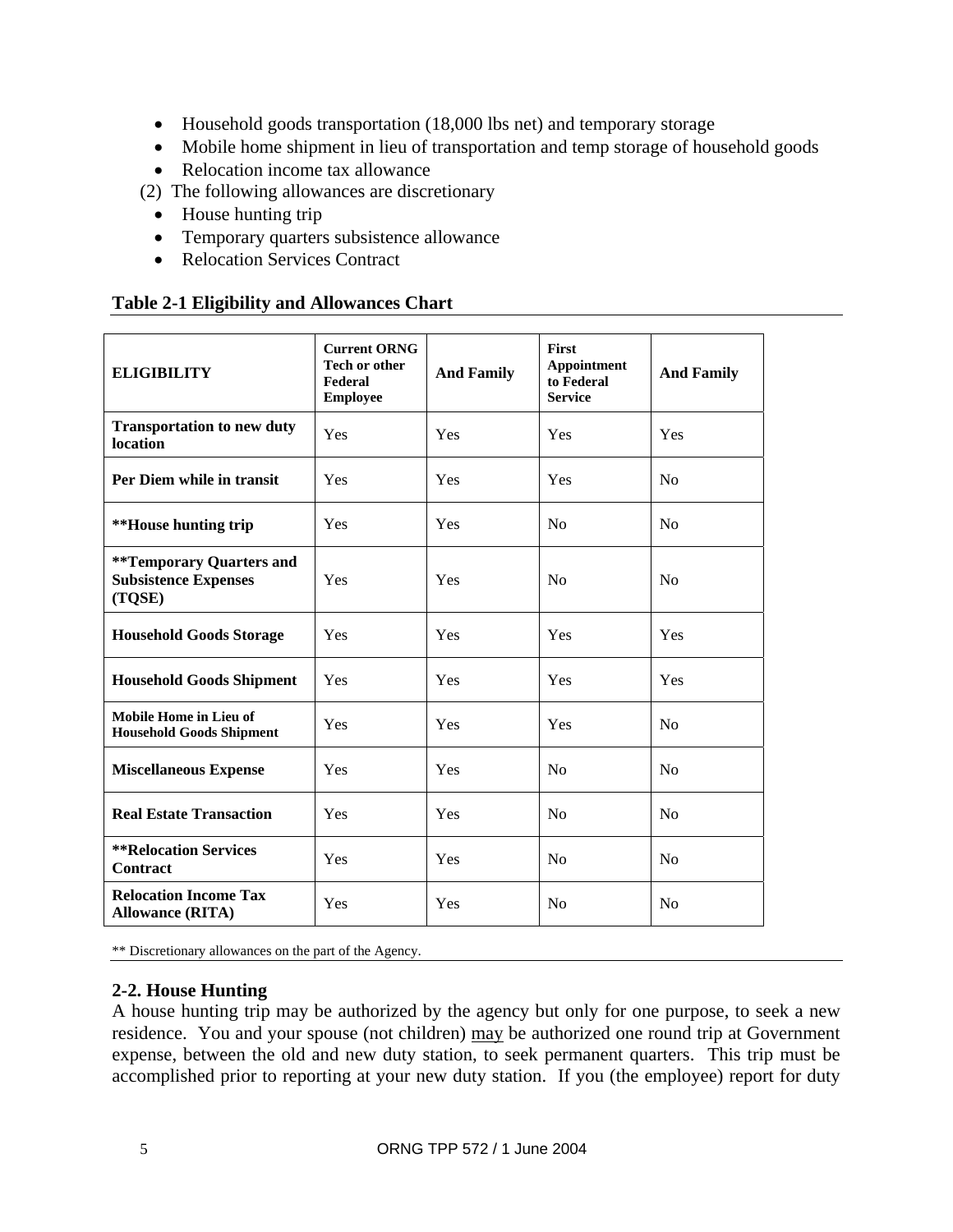at the new duty station and did not take a house-hunting trip, then the trip is authorized for your spouse only, and only if he/she is still residing at the old residence.

*a.* The trip will be authorized only when the circumstances indicate that it is actually needed and to minimize or avoid the expense of you and your family to use temporary quarters at the new duty station. The trip is not authorized when the distance between the old and new duty station is less than 75 miles, or when you plan to occupy government quarters at the new duty station.

*b.* The trip will be authorized for a reasonable period of time considering distance between the old and new duty stations, and the housing situation at the new duty station. In no case will it exceed 10 calendar days, including travel time.

#### **2-3. Transportation of Employee and Dependents**

You will be reimbursed for transportation to your new duty location based on a travel voucher you submit after the travel is completed. When transportation of dependents from the old duty station to the new duty station is authorized, any point of origin and destination may be substituted; however, the cost to the Government will not exceed the cost of transportation by a usually traveled route between the old permanent duty station and the new permanent duty station.

*a.* Reimbursable transportation expenses include

(1) Cost of purchased commercial transportation

(2) Necessary and reasonable taxi fares to, from and between transportation terminals

(3) Travel by privately owned conveyance

*b.* Mileage allowances are as indicated below. These mileage allowances are for the use of only one privately owned automobile.

| (1) Employee only / or 1 occupant         | $$0.15 /$ mile |
|-------------------------------------------|----------------|
| (2) Employee and 1 member or 2 occupants  | $$0.17 /$ mile |
| (3) Employee and 2 members or 3 occupants | $$0.19 /$ mile |
| (4) Employee and 3 or more members or     |                |

4 or more occupants \$0.20 / mile

*(Except under special circumstances, use of one automobile is considered as advantageous to the government. However, if there are more members of the immediate family than can be reasonably transported with luggage in one vehicle, additional vehicle(s) may be authorized. If special accommodations are necessary because of the age or physical condition of some member(s) of the family that would require an additional vehicle for other members of the immediate family, reimbursement for use of the extra vehicle(s) may be authorized.)* 

*c.* A minimum of 350 miles driving distance per day is prescribed as being reasonable. An exception to the minimum may be designated by the agency due to such things as acts of God (hurricanes, tornadoes, fires, etc). All exceptions require approval by the HRO and must be documented on the voucher.

#### **2-4. Per Diem**

Per Diem is authorized for you and your dependents while en route between your old and new official stations as described below. Table 2-2 is the per diem allowance chart.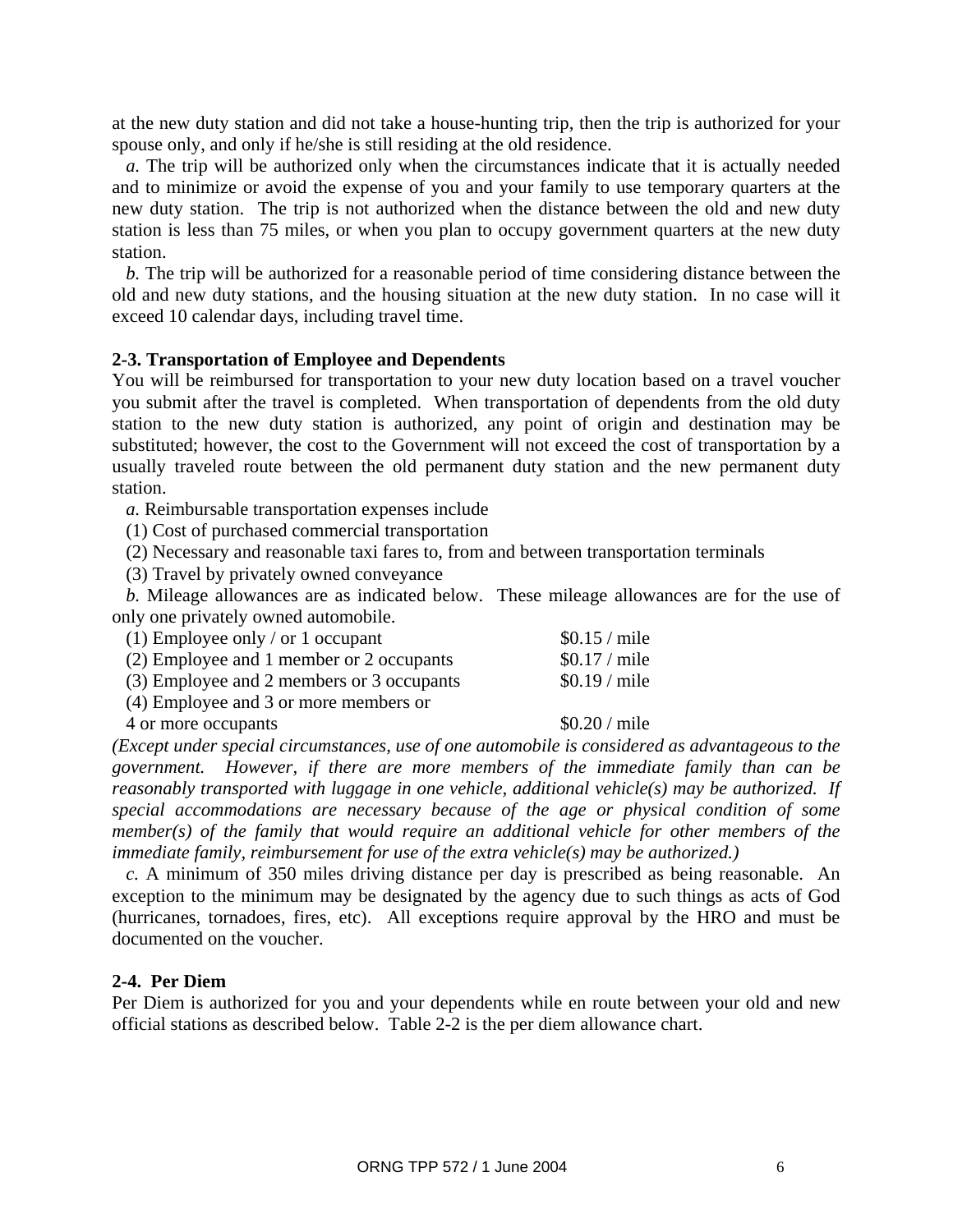**Table 2-2 Per Diem Allowance Chart** 

| Persons(s) covered                                 | Travel of more than 24 hours with<br>lodging |                           |              | Travel of more than 12<br>hours*, but less than 24<br>hours |
|----------------------------------------------------|----------------------------------------------|---------------------------|--------------|-------------------------------------------------------------|
|                                                    | Lodging<br><b>NTE</b>                        | $M\&I\&I^*$<br><b>NTE</b> | <b>Total</b> | $3/4$ of M&IE                                               |
| Employee or<br>unaccompanied spouse                | \$55.00                                      | \$31.00                   | \$86.00      | \$23.75                                                     |
| Spouse and dependents<br>12 years of age and older | \$41.25                                      | \$23.25                   | \$64.50      | \$17.44                                                     |
| Dependents under 12<br>years of age                | \$27.50                                      | \$16.00                   | \$43.50      | \$12.00                                                     |

\* Per Diem in route is not allowed if travel is less than 12 hours.

\*\* M&IE – Meals and Incidental Expenses

The above rates are effective as of CY04, subject to change.

# **2-5. Transportation of Household Goods**

You must contact the appropriate Traffic Arrangement Office (TAO) to establish the method that will be used to transport your household goods. Contact the HRO to determine which TAO to use. Movement of household goods will be by a Government Bill of Lading from an active military TAO if at all possible. Reimbursement for transportation charges is limited to the government established commuted rate applicable to the distance, weight and time of the shipment.

*a.* Maximum weight allowances for shipment of household goods are 18,000 pounds net for employees. Net weight does not include shipping boxes, crates or transport containers. The maximum net weight allowance includes professional books, papers, and personal equipment, and accompanied or unaccompanied baggage for which the Government pays a transportation charge.

*b.* Shipment may be from any point or points of origin to any point or points of destination; however, the cost to the Government will not exceed the cost of shipment, in one lot, by the most economical route from the last permanent duty station to the new permanent duty station. No reimbursement will be made for the transportation of property acquired en route.

*c.* Examples of prohibited items include anything alive, flammable, combustible, explosive, corrosive, and

(1) Frozen food

(2) Shrubbery

- (3) Firewood
- (4) Sand, cinderblocks and bricks
- (5) Fertilizer
- (6) Ammunition
- (7) Autos, trucks, motor vehicles
- (8) Replacement parts for autos
- (9) Boat (except kayaks and canoes, surf boards, and wind surf boards)
- (10) Airplanes / gliders (even disassembled)
- (11) Trailers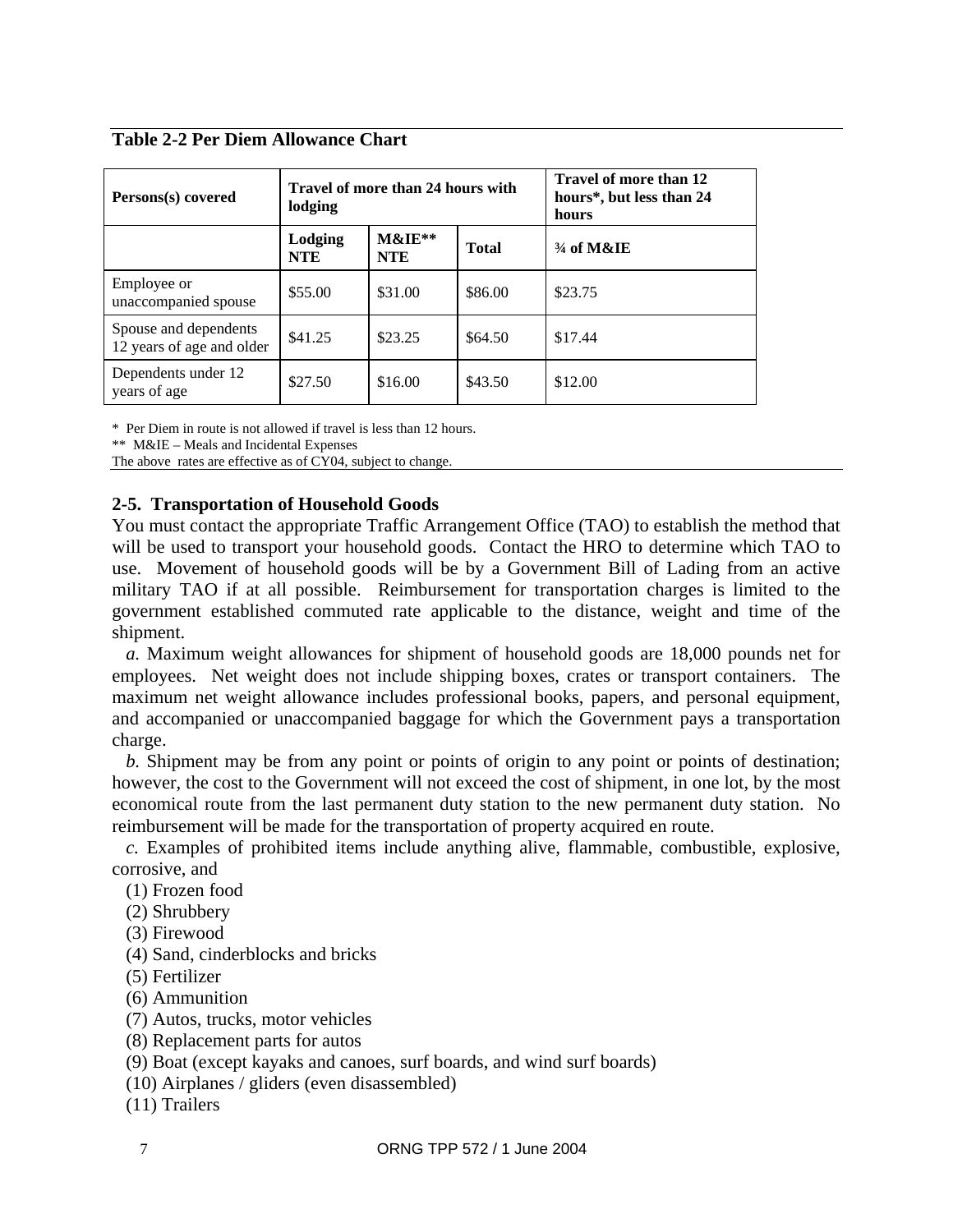#### **2-6. Transportation of Mobile Home**

A mobile home is any type of house trailer or mobile dwelling constructed for use as a residence and designed to be moved over land, either by self-propulsion or towing. If you are eligible and entitled to transportation of household goods you may, instead of such transportation, choose an allowance for transportation of a mobile home for use as a residence. You may move your home by Government Bill of Lading, by commercial carrier, private means, or mixed means. The most common method of transportation is by Government Bill of Lading, which must be coordinated with the appropriate Traffic Arrangement Office.

*a.* If a Government Bill of Lading is used, the government will arrange for transportation of your mobile home by commercial or Government means between points authorized and pay all costs related to pickup, transportation, and delivery of the mobile home to destination ready for occupancy. The following charges are not reimbursable:

(1) Carrier's charges for preparing mobile homes for movement

(2) Carrier's charges for maintenance and repairs to the mobile home en route, including structural repairs, brake repairs, and replacement of tires

(3) Insurance for valuation of mobile homes above the carrier's maximum responsibility

*b.* You will not receive any other allowances for the transportation involved. Allowable costs will include charges for actual transportation, ferry fares, bridge, road, and tunnel tolls, taxes, and municipal and or/state permits.

*c.* If moving your mobile home by commercial carrier, the reimbursement payments for commercial transportation are

(1) Transportation charges, not to exceed ICC tariff

(2) Ferry fares and bridge, road, tunnel tolls

(3) Cost of permits

(4) Carrier's charge for obtaining permits

(5) Charges for a pilot flag car

*d.* The cost of preparing a mobile home for movement and resettling is considered transportation costs. These preparation costs include

(1) Separating, preparing, and sealing each section for movement

(2) Reassembling the two halves of a double-wide mobile home

(3) Travel lift fees

(4) Blocking and leveling and unblocking

(5) Labor for removing and installing skirting

*e.* Other costs are payable under the miscellaneous expense allowance and subject to the maximums. They are not allowable transportation costs. These costs include

(1) Maintenance and repairs

(2) Storage

(3) Insurance

(4) Rental of axles, hitches and tires

(5) Connecting and disconnecting utilities

(6) Removal and installation of air conditioning

(7) Dismantling of aluminum awning

(8) Removal of TV antenna

*f.* If moving your mobile home by private means, the total amount of reimbursement is based on the standard highway mileage (11 cents per mile).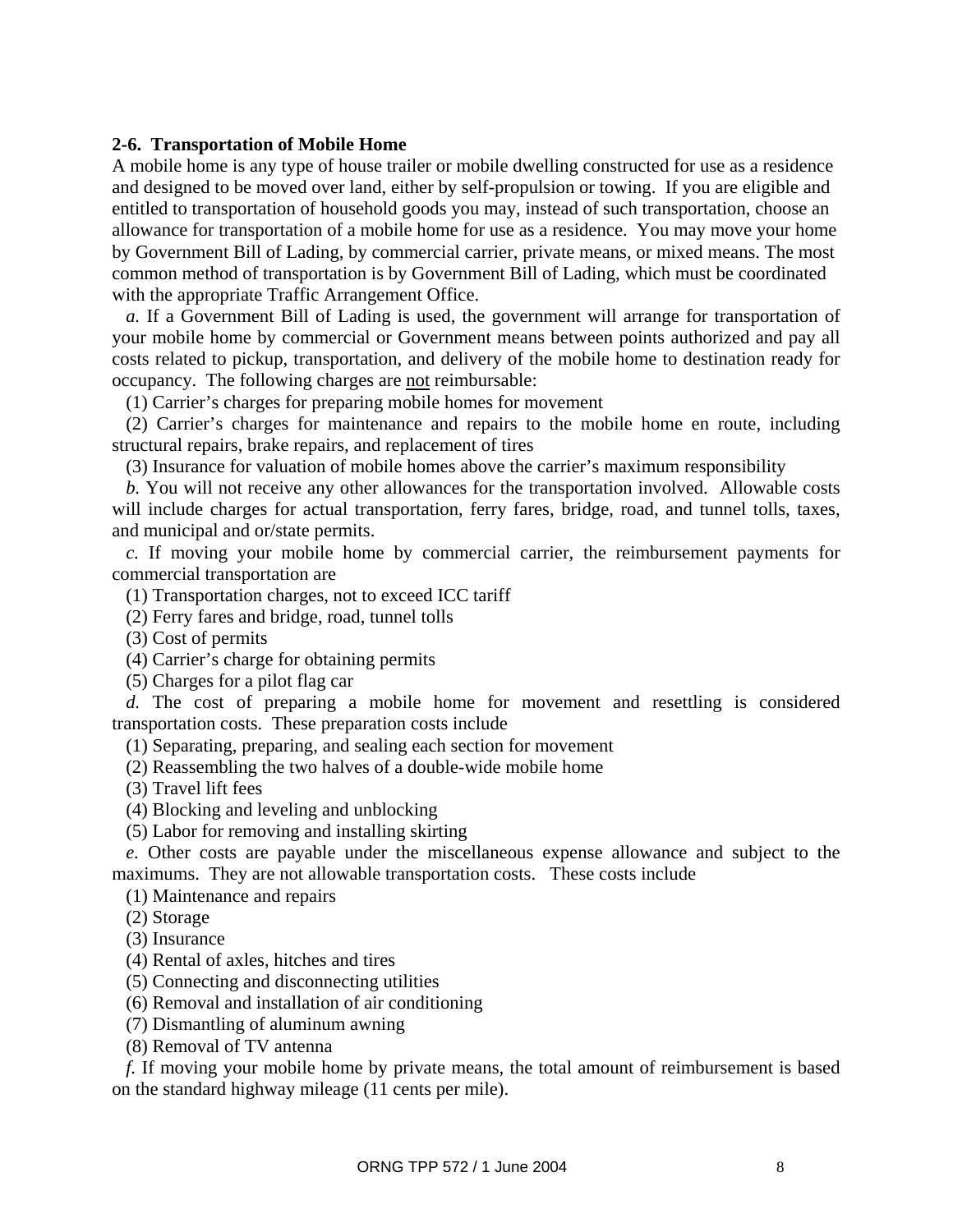# **2-7. Temporary Storage of Household Goods**

Temporary storage of household goods may be authorized in the travel orders for a period not to exceed 90 days. Such storage may be at the point of origin, destination, or within 30 miles of the destination. A request for an additional 90 days must be submitted in writing to the HRO and is approval is the discretion of the HR.

# **2-8. Temporary Quarters Subsistence Expense**

Temporary quarters subsistence expense (TQSE) may be authorized to defray the expenses for you and your dependents for the period of temporary lodging while you are seeking a permanent residence. In order to be eligible for TQSE, the distance between the new station and old residence must be at least 50 miles greater than the distance between the old station and old residence.

*a.* There are 2 methods of reimbursement for TQSE: the actual expense method and the fixed amount method.

(1) Actual Expense Method: You can be authorized 30 days, not to exceed 60 days, of TQSE under the actual expense method. You may be authorized an extension of TQSE if there is a compelling reason for you to continue occupying temporary quarters. A compelling reason is an event that is beyond your control and acceptable to the agency.

A. Under the actual expense method, you are responsible for documenting your TQSE by itemizing each expense and providing receipts on AGO-OR Form 572-1 *Temporary Quarters and Subsistence Entitlement (TQSE) Expense Form*. Expenses must be directly related to occupancy of temporary quarters, such as lodging, restaurants, groceries, dry cleaning, and utilities. Under this method, you will be reimbursed for your actual TQSE, provided the expenses are reasonable and do not exceed the maximum allowance amount. The 'maximum allowable amount' is the 'maximum daily' amount multiplied by the number of days you actually incur TQSE not to exceed the number of days authorized, taking into account that the rates change after 30 days in temporary quarters.

B. If you are authorized actual expense method TQSE and you are also authorized a househunting trip, the amount of house-hunting days authorized are taken off of the 1st 30 days TQSE authorized.

C. The maximum TQSE lodging and per diem daily allowance limitations are shown in Table 2-3.

| Table = 0 maximum TQbD Doughtg and I et Diem Dany mnowance Dimitations |               |               |
|------------------------------------------------------------------------|---------------|---------------|
| Employee status:                                                       | $1st$ 30 days | $2nd$ 30 days |
| Employee or unaccompanied spouse                                       | \$86.00       | \$64.50       |
| Accompanying spouse/family member 12 years of age or<br>older          | \$64.50       | \$43.00       |
| Accompanying family members under 12 years of age                      | \$43.00       | \$40.00       |

### **Table 2-3 Maximum TQSE Lodging and Per Diem Daily Allowance Limitations**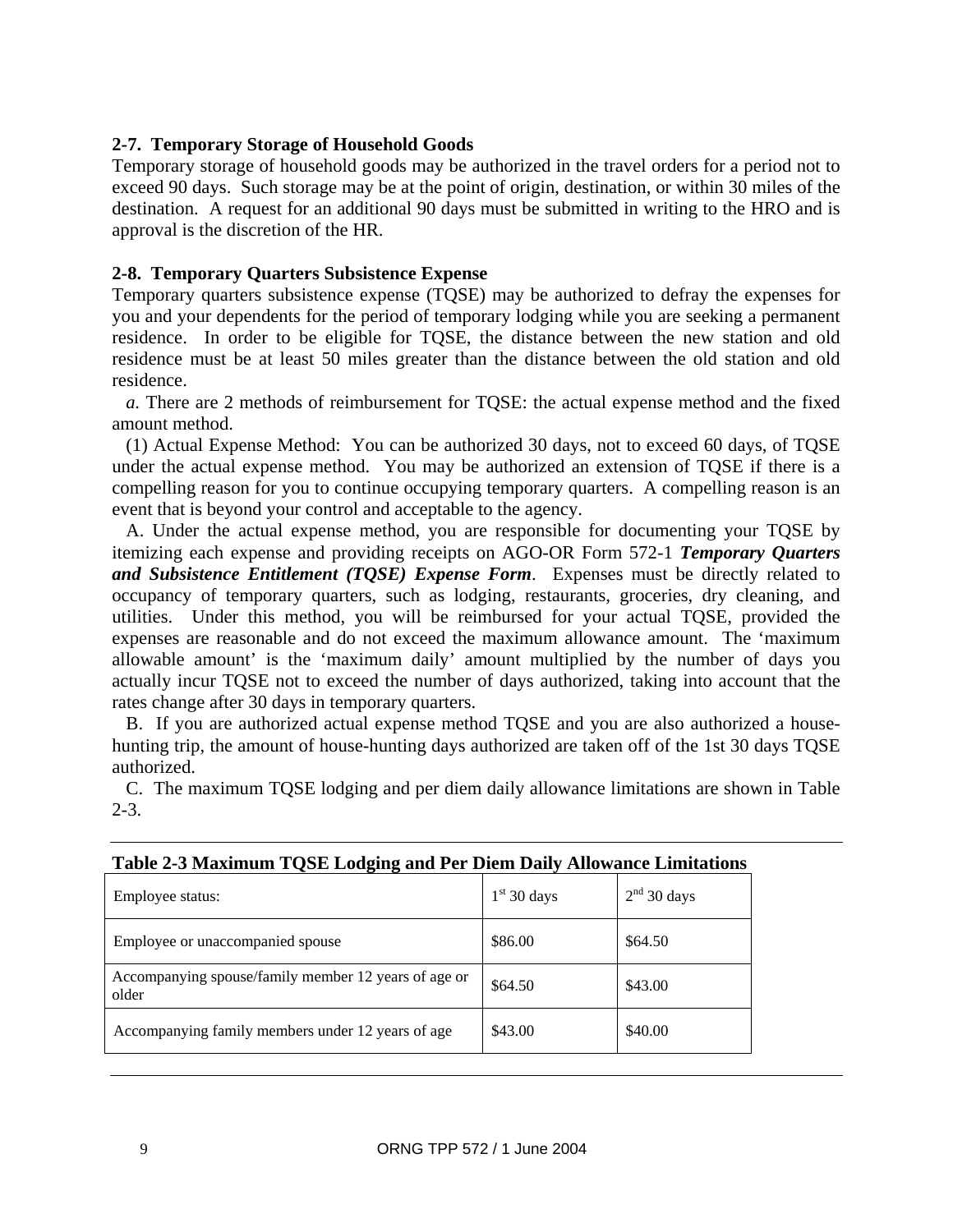(2) Fixed Rate Method: If you are authorized the fixed rate method, you are paid a fixed amount for up to 30 days, and no extensions are allowed. Under this method, you don't have to document your TQSE as you do under the actual expense method. To determine the amount of reimbursement under the fixed rate method, you multiply the number of days TQSE you are authorized by .75 times the maximum per diem rate (including lodging plus meals and incidental expenses) for the locality of the new official duty station. Then, for each member of your immediate family, multiply the same number of days by .25 times the same per diem rate. Your payment will be the sum of these calculations.

#### **2-9. Miscellaneous Expenses**

The purpose of the miscellaneous expense allowance is to defray the expenses associated with discontinuing a residence at the old station and setting up a residence at the new station.

*a.* Minimum allowances in the following amounts may be paid without being supported by receipts or itemized statements indicating the nature of costs or expenses being reimbursed:

(1) Without dependents: \$500 or one week's basic pay, whichever is less

(2) With dependents: \$1000 or two week's basic pay, whichever is less

*b.* The following are examples of reimbursable expense costs. They are common to living quarters, furnishings and household appliances and to other general costs associated with relocation.

(1) Fees for disconnecting and connecting appliance and equipment or for converting them for operation

(2) Cutting and fitting old rugs, draperies, etc to new residence (purchase of items is not included)

(3) Cost of vehicle registration and driver's licenses

(4) Various preparation costs in mobile home shipments

### **2-10. Real Estate Transaction Expenses**

For the purpose of these allowances, a residence is your actual residence or dwelling place. You must regularly commute to and from work on a daily basis. Weekend commuting does not qualify.

*a.* You have two years in which to complete the transactions and claim expenses. The 2-year period begins on the employee's date of transfer and ends on the  $2<sup>nd</sup>$  anniversary of that date. Upon an employee's written request, the 2-year period may be extended for up to an additional 2 years by the HR. The employee should submit a written request to the HR as soon as the employee is aware of a need for extension, but within the initial 2-year period. An extension may be granted if a determination is made that extenuating circumstances prevented the employee from completing the sale, purchase, and/or lease termination transactions within the initial 2-year period and that the delayed transactions are reasonably related to the PCS.

*b.* The residence must be titled in one of the following ways to qualify for these allowances:

(1) Solely in the name of the employee alone.

(2) Jointly in the names of the employee and/or one or more members of the immediate family.

(3) Solely in the name(s) of one or more members of the immediate family

*c.* The amount of reimbursement on real estate transactions is limited to 10% of actual sale price of the residence at the old PDS and 5% of actual purchase price of a residence at the new PDS. The regulations are very specific as to what may and may not be reimbursed and are reflected in Table 2-4.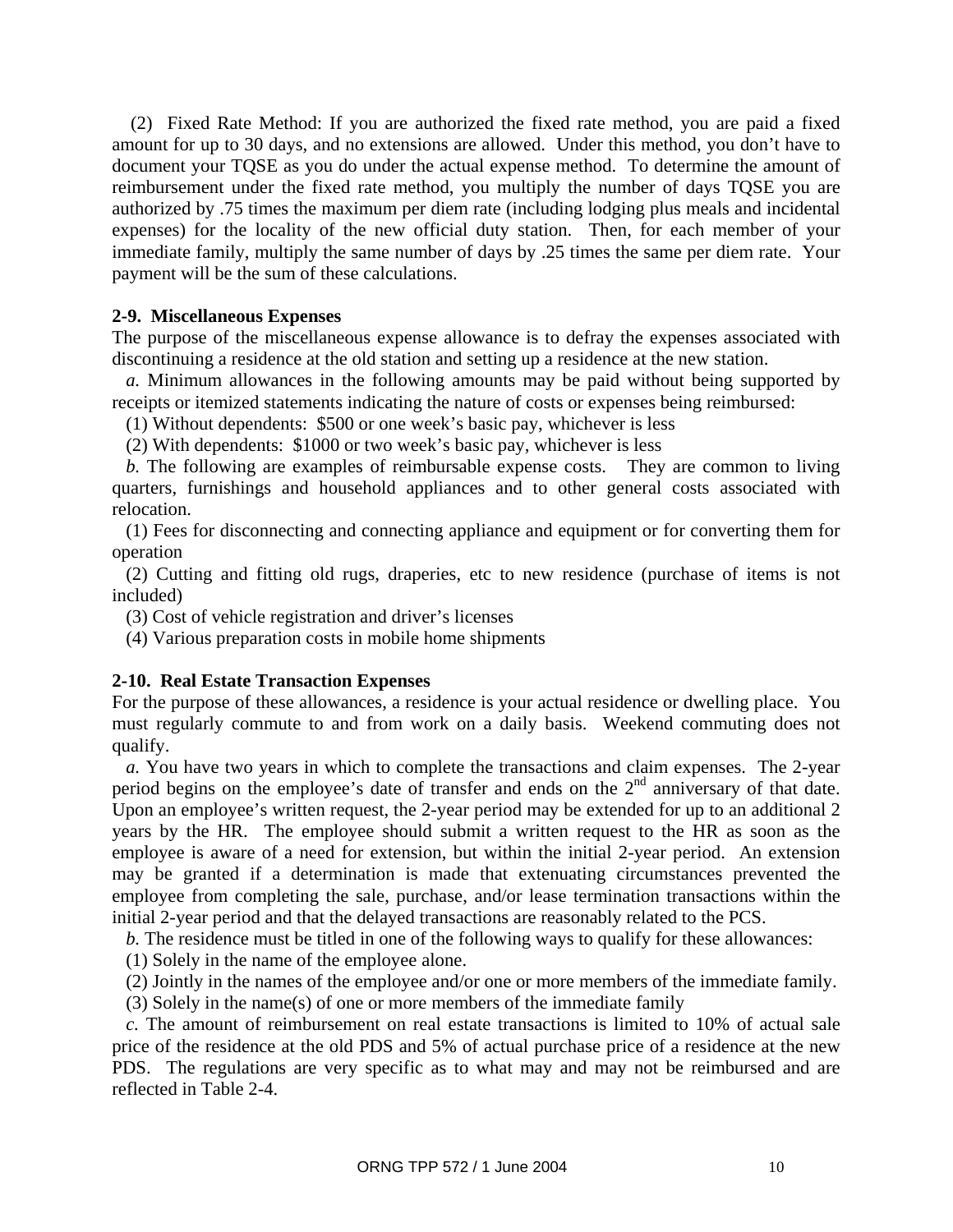|                                                                  | (Sale)    | <b>Old StationNew Station</b><br>(Purchase) |
|------------------------------------------------------------------|-----------|---------------------------------------------|
| <b>Type of Expense</b><br>Abstract (public record or property)   | Yes       | Yes                                         |
| Advertising                                                      | Yes       | No                                          |
| Application fee (FHA & VA only)                                  | Yes       | Yes                                         |
| Appraisal fee to determine market value of residence             | Yes       | No                                          |
| Appraisal fee (lender's)                                         | No        | Yes                                         |
|                                                                  |           |                                             |
| Assumption fee (not in addition to origination fee)              | No<br>Yes | Yes<br>Yes                                  |
| Attorney's fee<br><b>Broker's commission</b>                     |           |                                             |
|                                                                  | Yes       | No                                          |
| <b>Construction Charges</b>                                      | No        | No                                          |
| Cost of litigation                                               | No        | No                                          |
| Credit report                                                    | No        | Yes                                         |
| Escrow agent's fee (not escrow deposits)                         | Yes       | Yes                                         |
| Hazard insurance                                                 | No        | $\overline{N}$                              |
| Inspection fees (when required, not requested)                   | Yes       | Yes                                         |
| Interest on loans                                                | No        | No                                          |
| Lender's service fees (except as specifically listed)            | No        | No                                          |
| Loan discounts (points)                                          | No        | No                                          |
| Loan origination fee (not to exceed 1 per cent)                  | No        | Yes                                         |
| Loan transfer fee (in addition to assumption or origination fee) | No        | Yes                                         |
| Losses due to prices or market conditions                        | No        | No                                          |
| Mortgage insurance                                               | No        | No                                          |
| Mortgage prepayment penalty                                      | Yes       | No                                          |
| Mortgage title insurance (lender's coverage)                     | No        | Yes                                         |
| Mortgage title insurance (owner's coverage)                      | Yes       | No                                          |
| Notary fee's                                                     | Yes       | Yes                                         |
| Operating and maintenance costs                                  | No        | $\overline{N_{O}}$                          |
| Pest inspection fee (but no services provided)                   | Yes       | Yes                                         |
| Pest eradication services                                        | No        | No                                          |
| Property taxes                                                   | No        | No                                          |
| Recording fees                                                   | Yes       | Yes                                         |
| Record title insurance                                           | Yes       | Yes                                         |
| Repair costs                                                     | No        | Yes                                         |
| State/County/City revenue stamps                                 | Yes       | Yes                                         |
| Survey                                                           | Yes       | Yes                                         |
| Title insurance binder (instead of title search)                 | Yes       | Yes                                         |
| Title insurance option                                           | Yes       | Yes                                         |
| Transfer charges                                                 | Yes       | Yes                                         |
| Expired lease termination                                        | Yes       | No                                          |

Table 2-4 Reimbursable Expenses for the Sale/Purchase of a Residence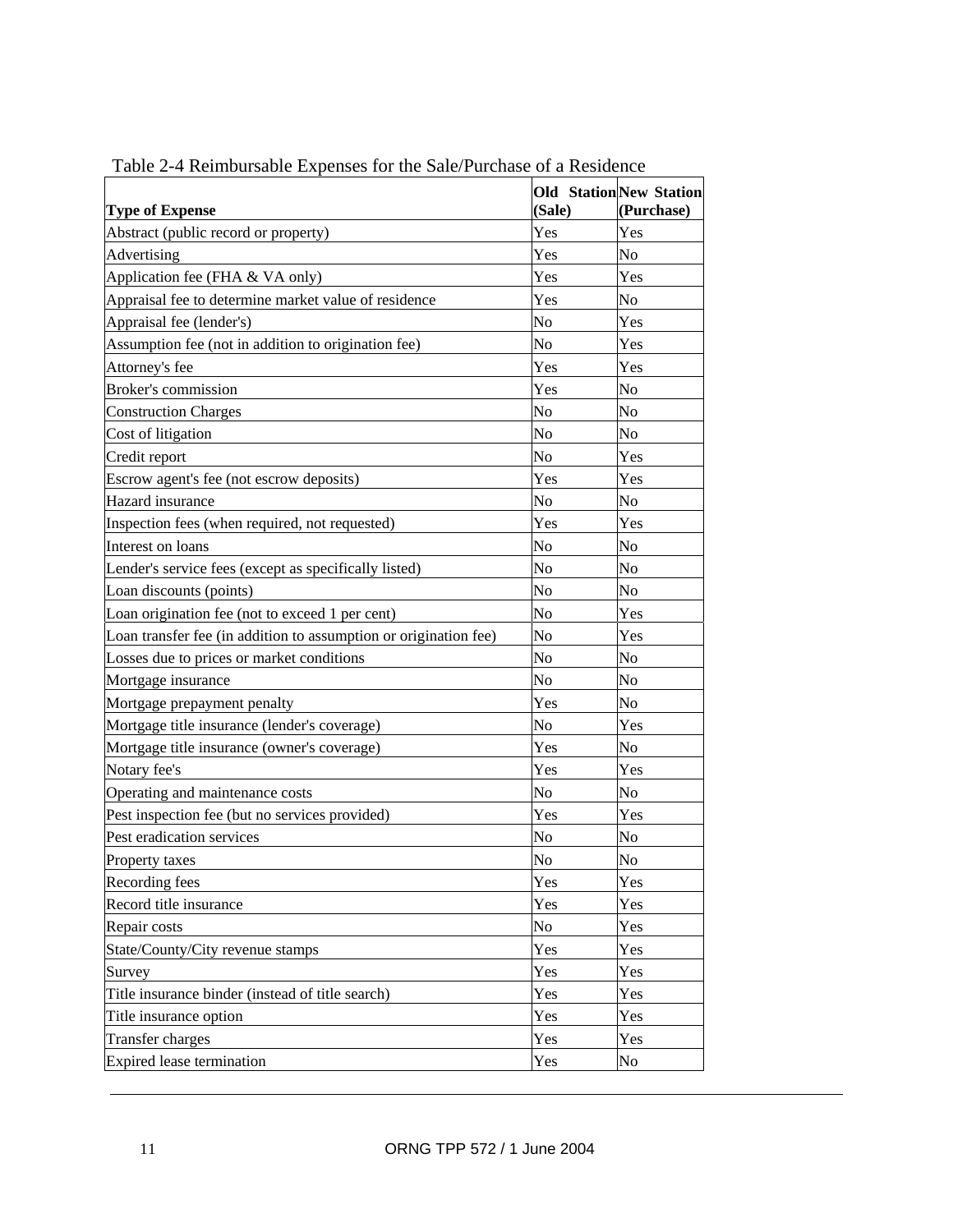*d.* Non-reimbursable sale/purchase expenses include

(1) Cost of litigation

(2) Property taxes

(3) Finance charges

(4) Losses dues to market conditions (capital losses)

(5) Duplicate expenses (i.e. 2 appraisals, termite inspections, etc)

(6) Cost of services provided at personal request or option of employee

(7) Residence transaction expenses incurred where the related residence sale or purchase does not transpire

(8) Expenses involved in leases with options to purchase

(9) Tax service or tax escrow

(10) Loan discount fee

(11) Interest

(12) Hazard insurance

(13) County property taxes

(14) Title insurance (owner's coverage)

# e. The DD Form 1705 *Application for Reimbursement of Expenses Incurred by DoD Civilian Employee Upon Sale or Purchase (OR BOTH) of Residence Upon Change of Duty Station*

must be completed after the sale and or purchase of residences and submitted for reimbursement along with the DD Fm 1351-2.

# **2-11. Advance Payment and Reimbursement**

The travel section of the finance office supporting your new station handles requests for advance travel and per diem payments, monthly partial payments, or reimbursement of expenses. This office will be the final authority on how you will request PCS funds. All requests for payment is made using a DD 13512 Travel Voucher or Sub Voucher, along with a copy of your PCS orders. Each type of reimbursement request requires different types of supporting documentation. This is the summary of the types of payment and the most common supporting documentation required.

*a.* Travel to New Duty Station and Per Diem While in Transit – filed just as you would file a TDY travel voucher with:

(1) Lodging

- (2) Airline Receipts
- (3) Gasoline Receipts

*b.* House Hunting Trip – filed just as you would file a TDY travel voucher with a separate voucher for you and your spouse.

(1) Lodging

- (2) Airline Receipts
- (3) Gasoline receipts
- *c.* Household Goods Storage storage unit receipts
- *d.* Household Goods Shipment –
- (1) Weight tickets/receipts when moving self
- (2) Government Bill of Lading (GBL) ticket
- *e.* Mobile Home Movement in Lieu of Household Goods Shipment –
- (1) Billing from movers
- (2) Weight tickets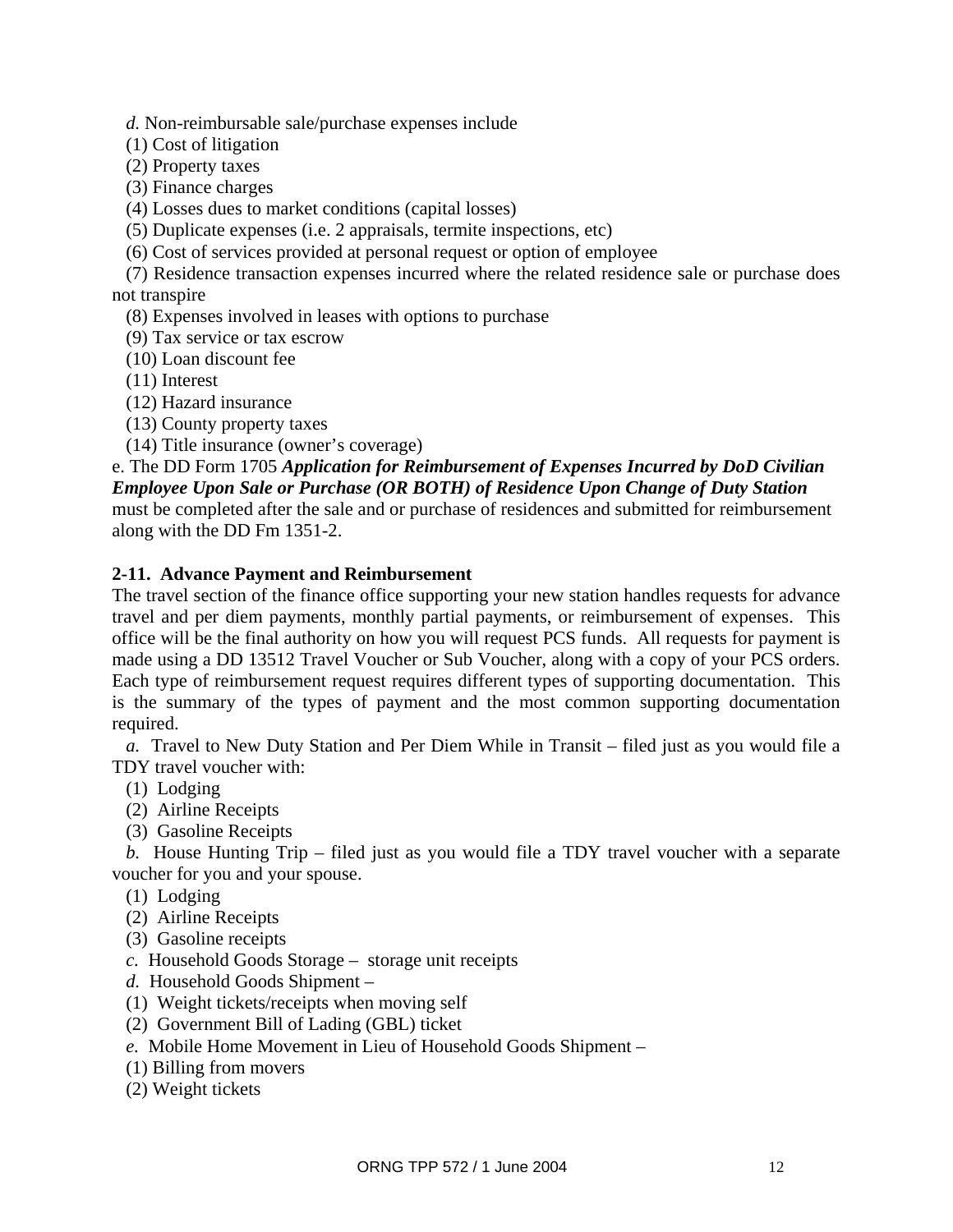*f*. Miscellaneous Expense – On DD Form 1351-2, fill out items 1 – 9 and 11. Then in item 18, fill in "Miscellaneous Expense" and the amount authorized by your PCS order.

*g.* Real Estate Transaction –

(1) Real Estate Form

(2) All final paperwork in the closing process

# *h*. *AGO-OR Form 572-2 Technician PCS Planning and Withholding Tax Allowance (WTA) Waiver*

# **2-13. Relocation Services**

Relocation Services are services provided by a private company under a contract with the agency to assist a transferred employee in relocating to the new official duty station. Authorization of the service is discretionary. The agency may pay for contracted relocation services that are a substitute for reimbursable sale of residence allowances.

#### **Section 3. Relocation Income Tax Allowance (RITA) and Withholding Tax Allowance (WTA)**

# **3-1. General**

Most of the PCS expense reimbursement you receive will be paid in the form of salary that must be taxed.

*a.* **RITA.** The Relocation Income Tax Allowance (RITA) is available to reimburse substantially all of the additional federal, state and local income taxes you incur (or your spouse incurs if you file a joint tax return) resulting from the PCS reimbursements. The RITA covers moving expenses actually paid or incurred but not allowable as a moving expense deduction for tax purposes.

*b.* **WTA.** The Withholding Tax Allowance (WTA) is an advance on the RITA paid directly to the Internal Revenue Service. The WTA will enable you to receive (before filing your RITA claim) a reimbursement that is very close in value to the actual expense incurred. The WTA will be deducted from the RITA when it is claimed at the end of the Federal Income Tax year. WTA is automatic unless you waive the allowance.

### **3-2. RITA Details**

*a.* The RITA payments are computed on a formula originated by the IRS. This formula approximates the taxes that you have already paid and the taxes that will be due on the reimbursement through the RITA allowance. Mandatory Federal Withholding Tax (FWT) and applicable Federal Insurance Contributions Act (FICA) and Medicare taxes will be withheld from taxable entitlement before PCS entitlement vouchers are paid. A PCS W-2, reflecting entitlement (income) and taxes withheld, will be issued to you, for each calendar year that any entitlement is paid.

*b.* The RITA will offset your taxes on the reimbursement for the following expenses:

(1) En route travel

- (2) Household goods shipment (not taxed)
- (3) Non-temporary storage of household goods (not taxed)
- (4) House hunting trips
- (5) Real estate expense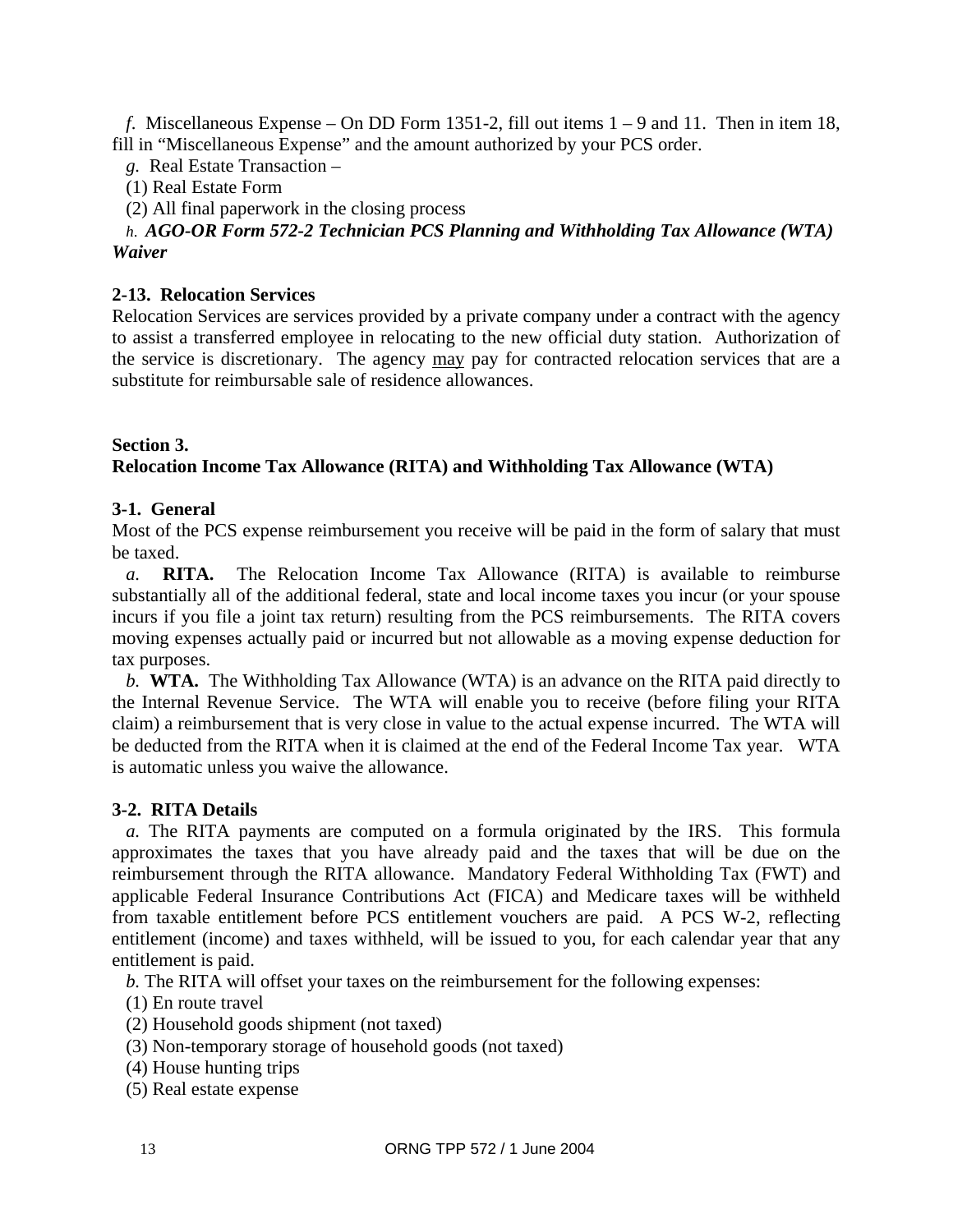(6) Miscellaneous expense allowance

- (7) Temporary quarters and subsistence
- (8) The movement of mobile homes (not taxed)
- (9) Relocation services paid on behalf of the employee by the agency

### **3-3. WTA Details**

*a.* The WTA will lessen your tax burden between the time you incur a PCS expense and the time you can file for the RITA after the end of the Federal income tax year. However, in rare cases, waiving the WTA may be to your advantage. Prior to claiming reimbursement for a PCS, you may elect to waive the Withholding Tax Allowance (WTA).

*b.* The Joint Federal Travel Regulation authorizes the payment of a WTA in advance of filing a RITA claim, to cover your withholding tax obligation for Federal Income Taxes on income resulting from covered taxable reimbursements. The WTA is approximately the same as the amount of taxes withheld for all taxable reimbursements. It is paid directly to the Internal Revenue Service (IRS) on your behalf.

*c.* When WTA is applied, it is computed at 38.888 percent of taxable entitlements. If you are in the 28 percent or lower Federal Tax bracket, it is highly probable that you will have a WTA overpayment and will be required to repay the overpayment amount to the government. The actual amount owed will be calculated when you file the Relocation Income Tax Allowance (RITA) voucher after the end of the Federal tax year.

*d.* The WTA payment will be shown as a Federal tax withhold on the PCS W2 and will be incorporated into your Federal income tax filing at the end of the year. This tax payment made at a high tax rate may result in a refund from the IRS based on your Federal income tax filing.

#### **3-4. Determining if WTA Should Be Waived.**

*a.* The WTA will be used unless you waive it. The information below is designed to help you decide which is best based on your financial needs and income tax circumstances.

| Tax            | Gross Income Range Based on Filing Status |                          |                          |                        |
|----------------|-------------------------------------------|--------------------------|--------------------------|------------------------|
| <b>Bracket</b> | Single Tax Payer                          | Head of Household        | Married / Joint or       | <b>Married Filing</b>  |
|                |                                           | Widow / Widower          | Separately               |                        |
| 10%            | \$<br>$0 - 7,000$                         | $0 - 10,000$             | \$<br>$0 - 14,000$       | 7,000<br>$(0 -$        |
| 15%            | $7,000 - 28,400$<br>\$                    | $10,000 - 38,050$        | $14,000 - 56,800$<br>\$  | $7,000 - 28,400$<br>\$ |
| 25%            | $$28,400 - 68,800$                        | $38,050 - 98,250$        | $56,800 - 114,650$<br>\$ | $$28,400 - 57,325$     |
| 28%            | $$68,800 - 143,500$                       | $98,250 - 159,100$<br>\$ | $$114,650 - 174,700$     | $$57,325 - 87,350$     |
| 33%            | \$143,500 - 311,950                       | $$159,100 - 311,950$     | $$174,700 - 311,950$     | $$87,350 - 155,975$    |
| 35%            | \$311,950 and over                        | \$311,950 and over       | \$311,950 and over       | \$155,975 and over     |

|  |  | Table 3-1, Federal Withholding Tax Table, 1 July 2003 |
|--|--|-------------------------------------------------------|
|--|--|-------------------------------------------------------|

*b.* If the you use WTA, you will receive a full reimbursement of expenses faster than if you do not use WTA. However, when the RITA is calculated after the end of the Federal income tax year, the technician may or may not be required to pay back some of the WTA. Use table 3-1 to determine the technician's tax bracket for the following statements.

(1) If your total combined income (before deductions) for the you and your spouse will not exceed the higher figure under the applicable filing status on the 28% rate of taxation (tax bracket), you will most likely owe a portion of the WTA back to the government after the RITA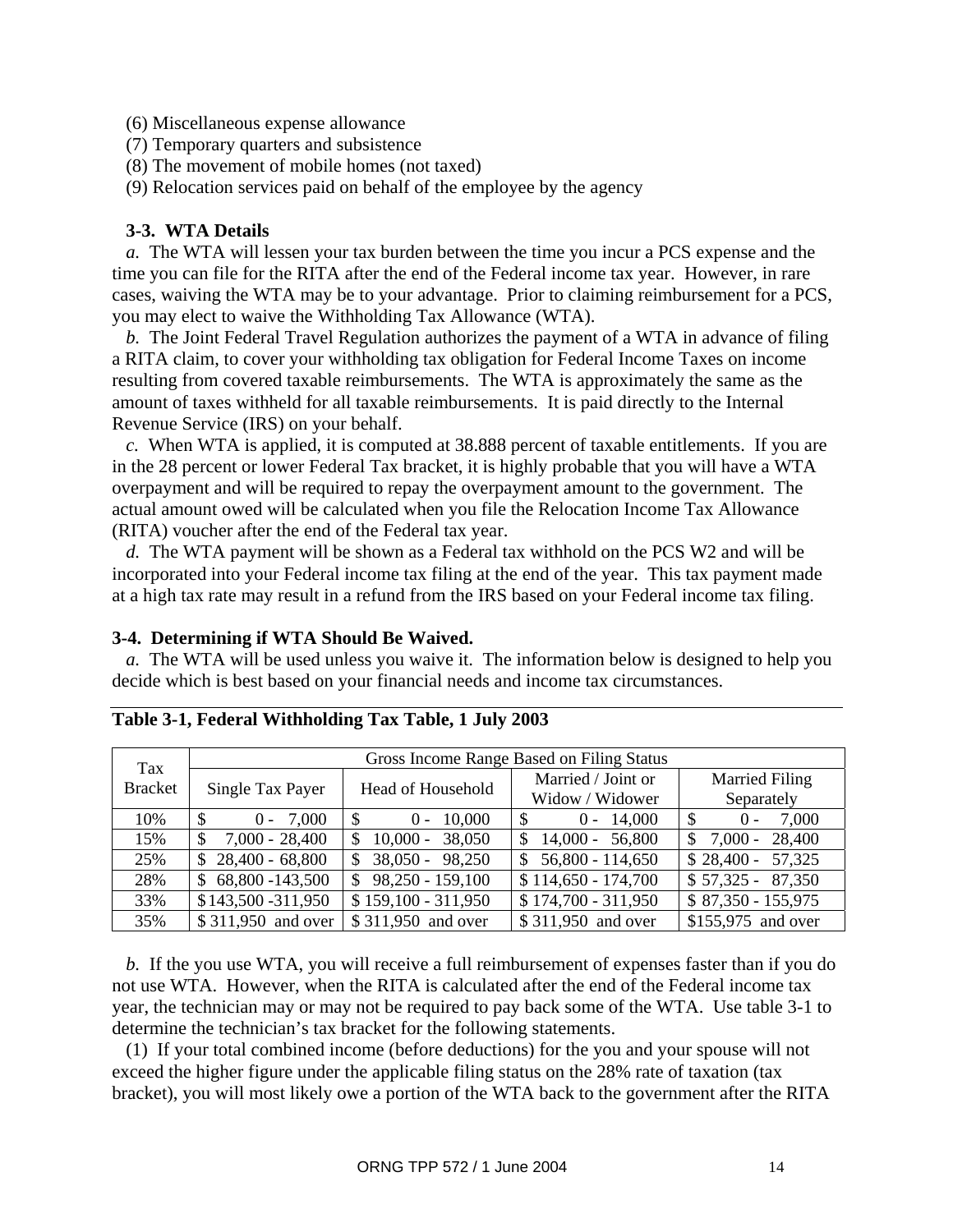is calculated. However, the WTA payments are applied to your Federal income tax burden. So the WTA payback owed may be more than offset by an amount you receive as a Federal Income Tax refund.

(2) If the total combined income (before deductions) for you and your spouse will exceed the higher figure under the applicable filing status on the 28% rate of taxation, you would most likely have a RITA higher than the WTA and receive the balance.

*c.* The following example illustrates how waiving the WTA would work.

#### **Figure 3-1, WTA Example**

A technician submits a claim for reimbursement of \$1,000.00.

- If the WTA were applied, you would receive reimbursement as salary in the amount of \$1,388.89 with \$1,000.00 paid to you and \$388.89 paid to the IRS as a WTA payment. When the RITA is computed with WTA you would owe the government approximately \$212.42 in overpayment of WTA. (The actual amount owed would be based upon your actual tax bracket based in your Federal Income Tax Return).
- If you waived the WTA, you would receive reimbursement as salary in the amount of \$1,000 with \$720.00 paid to you and \$280.00 paid to the IRS as a tax deduction. When the RITA is computed without WTA you would receive a payment of approximately \$176.47 (less \$49.41 taxes) with the balance of \$103.53 returned to you in the form of a refund from the IRS. (The actual refund would be based on the actual tax bracket of the technician based in his or her Federal Income Tax Return and how much was withheld from all other taxable income).

### **3-5. Request to Waive the WTA and/or Claim the RITA**

*a.* During your HRO PCS briefing, you will receive an AGO-OR Form 752-3, Withholding Tax Allowance (WTA) Waiver And Relocation Income Tax Allowance (RITA) Claim Form. You must submit the completed form with the first reimbursement claim you file with your supporting payroll office.

*b.* Unless you do not waive the WTA, it will be applied to all reimbursement payments and you must file RITA claim at the end of the Federal tax year.

*c.* If you waive the WTA, the RITA is not mandatory and it is up to you to submit the RITA claim.

*d.* To file a RITA claim, you must first receive one or more PCS W-2(s) and complete your Federal Income Tax Return. You then submit a travel voucher with supporting documentation. The voucher should clearly specifying that it is a RITA claim and the supporting documentation is the completed Federal Income Tax Return for the year in which PCS reimbursement was paid as reflected in the PCS W-2(s).

### **Section 4. Closing Statement**

The HRO's goal in writing this information guide is to ensure that the technician who is experiencing a PCS move has a ready reference on available benefits and allowances. If you are unsure of anything, don't hesitate to call the Oregon National Guard Director of Human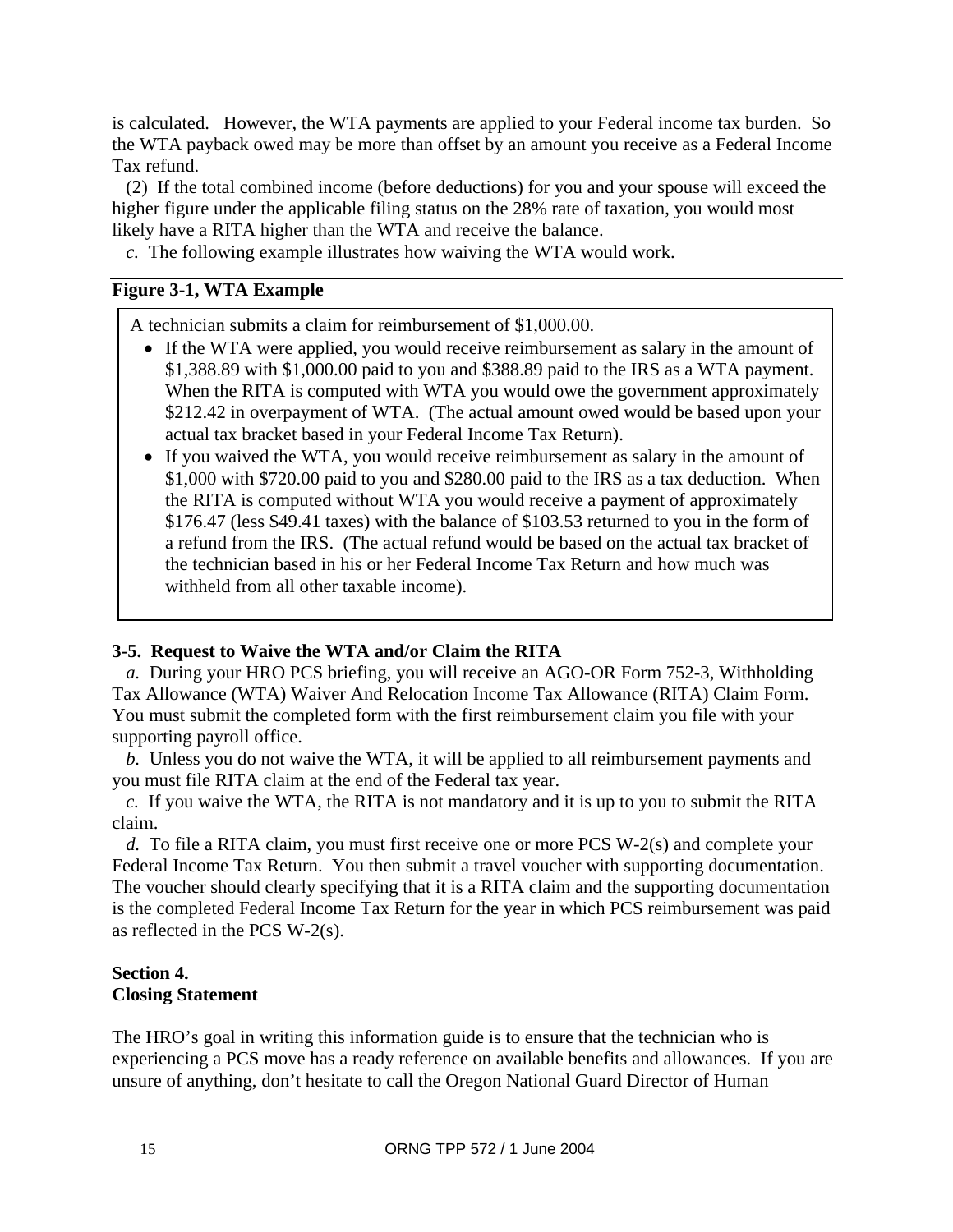Resources, Army or Air Technician PCS representatives at (503) 584-3975, DSN: 355-3975 or email HRO.WD@orport.ang.af.mil.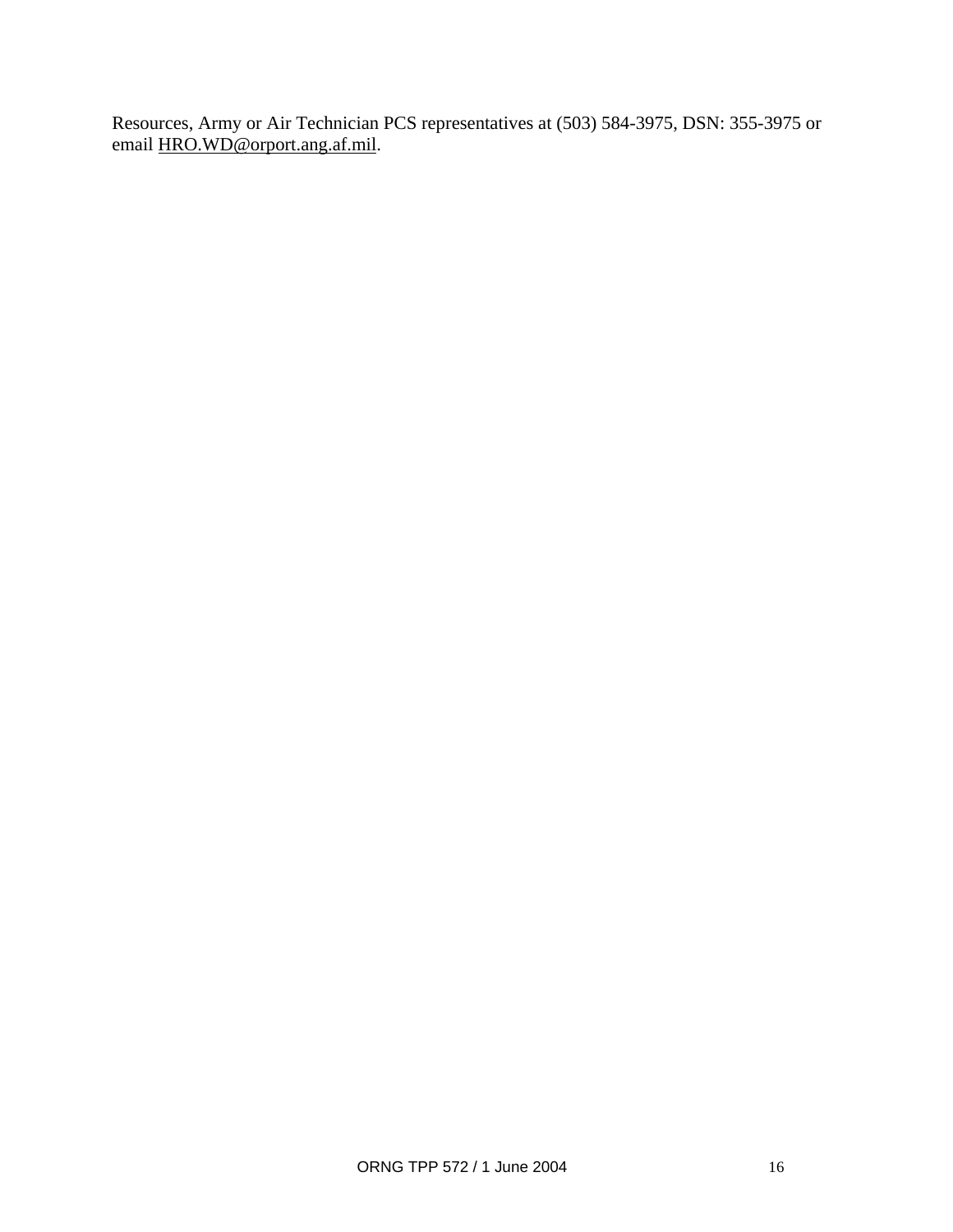**Appendix A References** 

# **Section I – Required Publications**

Federal Travel Regulation 41 CFR (Chapters 301, 302)

Joint Travel Regulation Volume 2

Internal Revenue Service's (IRS) Publication 521, "Tax Information on Moving Expenses,"

Federal Travel Regulation 41 CFR (Chapters 301, 302).

# **Section II - Related Publications**

No entries in this section

**Section III - Prescribed Forms** 

# **AGO-OR Form 572**  Permanent Change of Station (PCS) Travel Questionnaire for Current ORNG Technicians

**AGO-OR Form 572-1**  Temporary Quarters and Subsistence Entitlement (TQSE) Expense Form

# **AGO-OR Form 572-2**  Technician PCS Planning and Withholding Tax Allowance (WTA) Waiver

**AGO-OR Form 572-3**  Relocation Tax Allowance RITA Claim Form

**DD Form 1351-2**  Travel Voucher or Subvoucher

# **DD Form 1614**  Request and Authorization for DoD Civilian Permanent Duty Travel

# **DD Form 1618**

Department of Defense (DOD) Transportation Agreement Transfer of Civilian Employees to and within Continental United States (CONUS)

# **DD Form 1705**

Application for Reimbursement of Expenses Incurred by DoD Civilian Employee Upon Sale or Purchase (OR BOTH) of Residence Upon Change of Duty Station